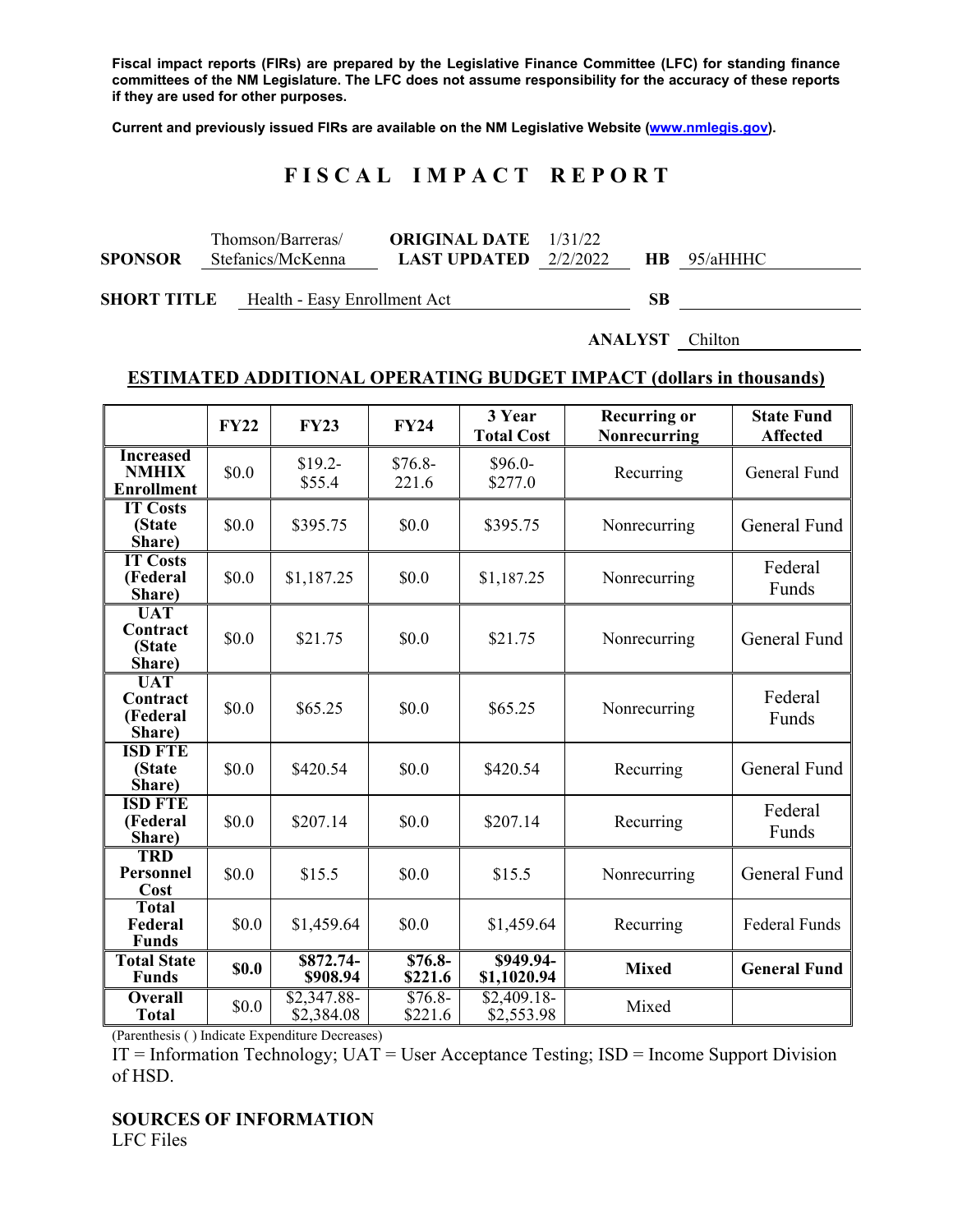## **House Bill 95/aHHHC – Page 2**

Responses Received From Office of the Superintendent of Insurance (OSI) Human Services Department (HSD) New Mexico Health Insurance Exchange (NMHIX) Taxation and Revenue Department (TRD)

#### **SUMMARY**

#### Synopsis of HHHC Amendment

The House Health and Human Services Committee amendment adds three words to the bill to make it clear that TRD may share insurance-relevant taxpayer information "with the exchange" for the purpose of helping the taxpayer find insurance coverage.

#### Synopsis of Original Bill

House Bill 95 proposes to make an option available to New Mexico taxpayers to allow transfer of their information to the Human Services Department and/or to the New Mexico Health Insurance Exchange if the taxpayer consents and the taxpayer states that he/she/they do not have health insurance. The information transferred in this way would include information relevant to the issuance of health insurance either through Medicaid or the state health insurance exchange and would not be used in other ways. This would then be used to enroll taxpayers and/or their family members into programs that they would qualify for, or to suggest health insurance programs that might be available through the New Mexico Health Insurance Exchange or the Medical Insurance Pool.

| <b>Section of</b> | <b>New Material or</b><br><b>Revision of Section</b> |                                                                                                                                                                               |  |  |
|-------------------|------------------------------------------------------|-------------------------------------------------------------------------------------------------------------------------------------------------------------------------------|--|--|
| <b>HB95</b>       | <b>Number</b>                                        | <b>Provisions</b>                                                                                                                                                             |  |  |
|                   | <b>New</b>                                           | Names short title of bill                                                                                                                                                     |  |  |
|                   |                                                      | Definitions, which include:                                                                                                                                                   |  |  |
|                   |                                                      | "insurance-relevant information" means information relevant to assessing                                                                                                      |  |  |
|                   |                                                      | insurance eligibility from a taxpayer's state income tax form, to include                                                                                                     |  |  |
|                   |                                                      | adjusted gross income, household size, claimed dependents, contact<br>information                                                                                             |  |  |
|                   |                                                      | "health coverage program" means Medicaid, the children's health                                                                                                               |  |  |
|                   |                                                      | insurance program (CHIP), qualified plans available through the New                                                                                                           |  |  |
| 2                 | <b>New</b>                                           | Mexico Insurance Exchange Act or the Medical Insurance Pool Act                                                                                                               |  |  |
|                   |                                                      | Purpose of the Acct: to identify members of taxpayers' families that do not have                                                                                              |  |  |
|                   |                                                      | health insurance, to allow taxpayers to allow TRD to release needed information to                                                                                            |  |  |
|                   |                                                      | HSD, to notify taxpayers choosing this option to be notified about their eligibility for<br>health coverage programs and to facilitate their enrollment in programs for which |  |  |
| 3                 | <b>New</b>                                           | they are eligible.                                                                                                                                                            |  |  |
|                   |                                                      | Enumerates TRD duties:                                                                                                                                                        |  |  |
|                   |                                                      | To make it possible on the state tax form for a taxpayer to give informed                                                                                                     |  |  |
|                   |                                                      | consent to the release of needed information to HSD                                                                                                                           |  |  |
|                   |                                                      | To release that needed information to HSD when the taxpayer gives                                                                                                             |  |  |
| 4                 | <b>New</b>                                           | consent                                                                                                                                                                       |  |  |
|                   |                                                      | Enumerates HSD duties:                                                                                                                                                        |  |  |
|                   |                                                      | Having received taxpayers' data, to determine eligibility for available<br>٠                                                                                                  |  |  |
|                   |                                                      | health insurance programs                                                                                                                                                     |  |  |
|                   |                                                      | To contact the taxpayer for more information if needed<br>٠                                                                                                                   |  |  |
|                   |                                                      | To enroll the taxpayer and/or members of the taxpayer's family in<br>٠<br>Medicaid, if eligible                                                                               |  |  |
|                   |                                                      | To refer taxpayers to the health insurance exchange if deemed eligible for                                                                                                    |  |  |
| 5                 | <b>New</b>                                           | coverage through the NMHIX                                                                                                                                                    |  |  |
|                   |                                                      | <b>Enumerates NMHIX duties:</b>                                                                                                                                               |  |  |
|                   |                                                      | Having received a taxpayer's information, to inform the taxpayer of                                                                                                           |  |  |
| 6                 | <b>New</b>                                           | coverage options, including federal premium credit                                                                                                                            |  |  |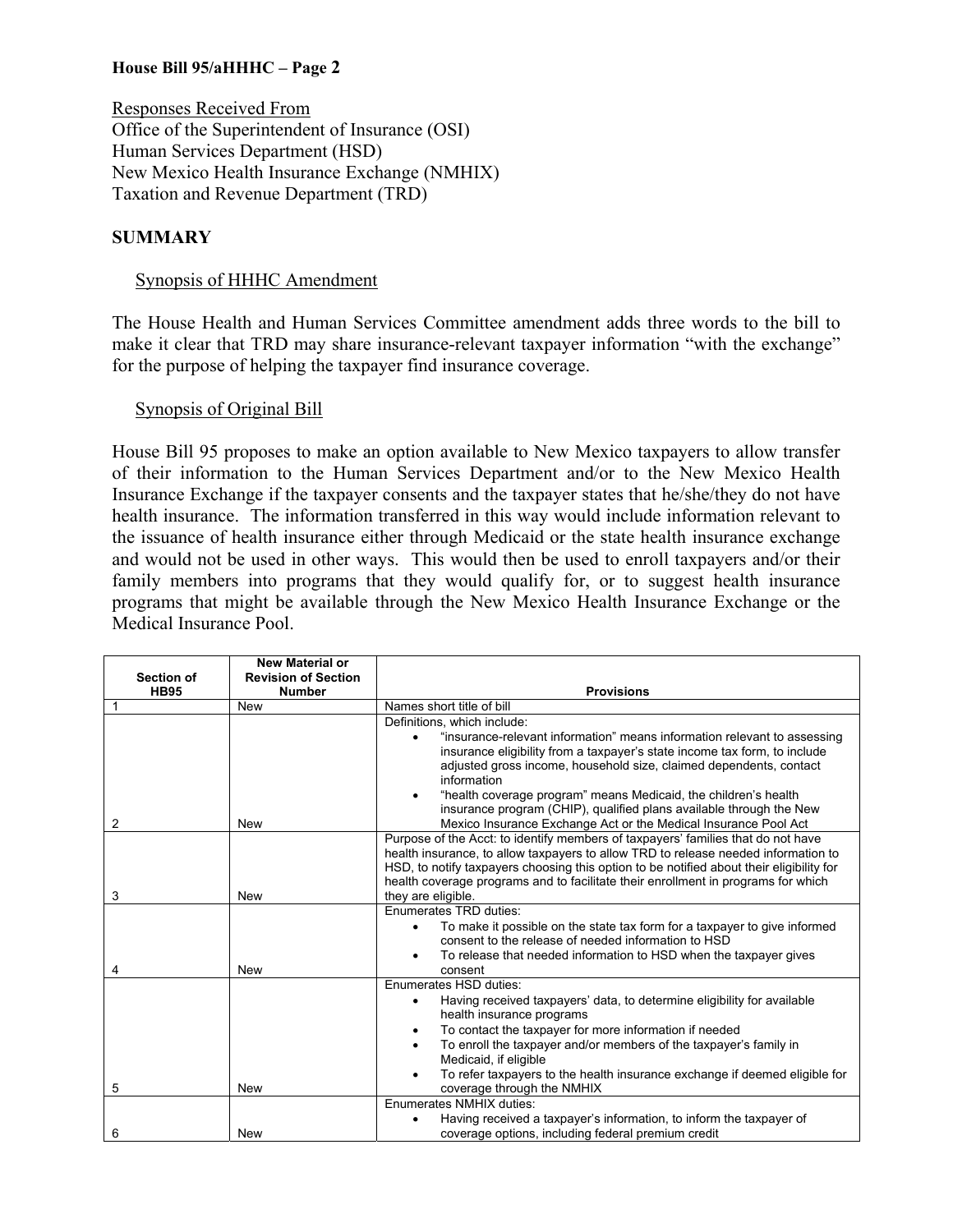|                | To provide a special enrollment period for qualifying taxpayers<br>To enroll taxpayers qualifying for free coverage in available plans<br>To inform the taxpayer when s/he must re-enroll in the chosen plan<br>To inform eligible taxpayers of their eligibility for medical insurance pool<br>coverage when it is available.                                                                                                           |
|----------------|------------------------------------------------------------------------------------------------------------------------------------------------------------------------------------------------------------------------------------------------------------------------------------------------------------------------------------------------------------------------------------------------------------------------------------------|
| Sect. 7-1-8.8  | Amends this section to allow release of necessary information for implementing this<br>act, providing appropriate security for the data. As well as data to allow HSD to<br>contact the taxpayer for this and also for purposes of the Health Care Quality<br>Surcharge Act. Removes subsection N of this section regarding release of<br>information to the federal government and redundant subsections regarding health<br>insurance. |
| Sect. 7-1-8.10 | Adds the ability to transfer otherwise protected information to NMHIX.                                                                                                                                                                                                                                                                                                                                                                   |
| Applicability  | Becomes applicable to tax years beginning January 1, 2022.                                                                                                                                                                                                                                                                                                                                                                               |

There is no effective date of this bill. It is assumed that the effective date is 90 days following adjournment of the Legislature, and, if passed, taxpayers will be given the option to have tax information disclosed for the purposes described beginning with the January 1, 2022 tax year.

## **FISCAL IMPLICATIONS**

There is no appropriation in House Bill 95.

The Human Services Department, stating that it supports the aims of HB 95, makes the following assessment of its costs to implement the provisions of the bill, which are also displayed in the table above:

Implementation of HB95 requires modifications to the ASPEN integrated eligibility system, the exchange of relevant data with TRD, changes to real time eligibility (RTE) processes, the Yes New Mexico web portal (YESNM), and the exchange of information with the NMHIX. The total cost for the system changes is estimated to be \$1,583,000. The federal match rate for the vendor to make the required system changes is 75%. This equates to \$1,187,250 in federal funds and \$395,750 in state general funds.

HSD estimates it would take two full-time employees to test the required system changes for the duration of a 29-week period. With limited staffing resources, HSD would need to outsource testing services with an anticipated total cost of \$87,000. The federal match rate for two contractor positions would be 75%. This equates to \$65,250 in federal funds and \$21,750 in state general funds.

Combining the system and testing resource costs the total is \$1,670,000.00 with \$1,252,500.00 in FFP and \$417,500.00 in SGF.

ISD estimates it would take employees overtime to process the influx of applications received. The initial year overtime costs will be \$672,693.91. The federal match rate is 67% for FAAs. This equates to \$420,544.92 in federal financial participation (FFP) and \$207,138.99 in state general funds (SGF).

Implementation of HB95 will increase the clients enrolled on Medicaid and the Exchange. The financial impact is difficult to estimate at this time. For every 1,000 clients that are added onto Medicaid the cost is about \$7.8 million or \$1.6 million general fund.

Additional expenses may be incurred by the HSD for information requested from TRD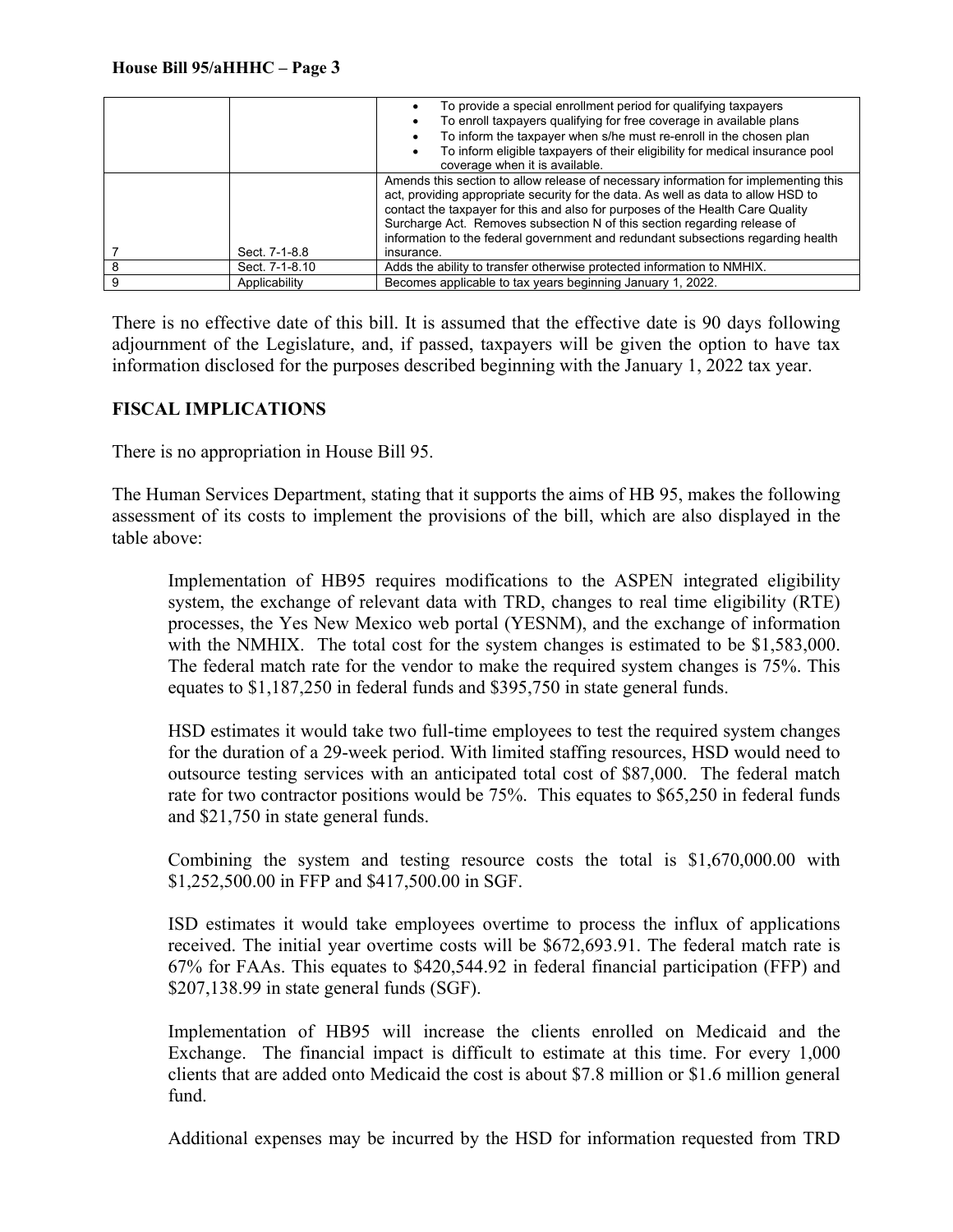that is not readily available in reports for which TRD's information systems are programmed, however it is unknown by HSD what these system limitations are so estimated future costs remain unspecified.

TRD has not submitted an estimate of its additional costs, if any, in implementing such a program.

OSI foresees a relatively small additional cost to the New Mexico Health Insurance Exchange if the bill is passed; its analysis follows:

HB 95 would not impact OSI's operating budget. Additional enrollment in NMHIX may result in modest increased spending from the Health Care Affordability Fund. In Maryland, 0.5% of Exchange enrollees who qualify for financial assistance enrolled through the Easy Enrollment Program. If NMHIX saw similar growth as a result of the program, about 228 additional enrollees would sign up in New Mexico. Based on recent actuarial projections, OSI estimates that each additional enrollee will cost between \$28 - \$81 PMPM, depending on the continuation of federal ARPA premium subsidies. Assuming that individuals enroll through the program in by the end of April 2023, enrollment generated by the Easy Enrollment program would result in an additional \$38,304 to \$55,404 in spending from the Fund during the final quarter of FY 23.

However, NMHIX does not foresee additional expenses in working with information provided through TRD to provide health insurance through its programs:

The Exchange has the necessary resources available to implement this bill. In transitioning off of Healthcare.gov, the Exchange has been able to better control its longterm operating costs and negotiate additional enhancements for the New Mexico-based technology solution. Improvements based on our experiences through the first Open Enrollment are necessary and would also support implementation of this bill. NMHIX resources, such as staff, will be available given the timing of the majority of work, as it does not align with other resource-intensive periods such as Open Enrollment. Existing resources will be redeployed to support this effort. The connection to the Human Services Department system is in place as part of our technology implementation and would not require further development.

TRD, for its part, estimates its expenses as follows: "For TRD's Information Technology Division (ITD) this will require approximately 300 hours of effort or approximately 2 months for an estimated \$15,492 of staff workload costs. In addition, ITD will oversee any data file transfer exchanges with HSD and NMHIE."

# **SIGNIFICANT ISSUES**

According to a 2019 Urban Institute study (www.urban.org), approximately 10.5 percent of New Mexicans lack health insurance, with Hispanic and Native American populations being uninsured at higher rates. According to the same study, thirty percent of the uninsured (56 thousand people) are eligible for either Medicaid or the Children's Health Insurance Program (CHIP), and 23 percent (43 thousand people) would be eligible for marketplace premium tax credits. The remaining 47 percent fall into one of three ineligible categories due to immigration status, affordable coverage offers, or income too high to qualify. In other words, almost 100 thousand uninsured people could benefit from the provisions of HB95.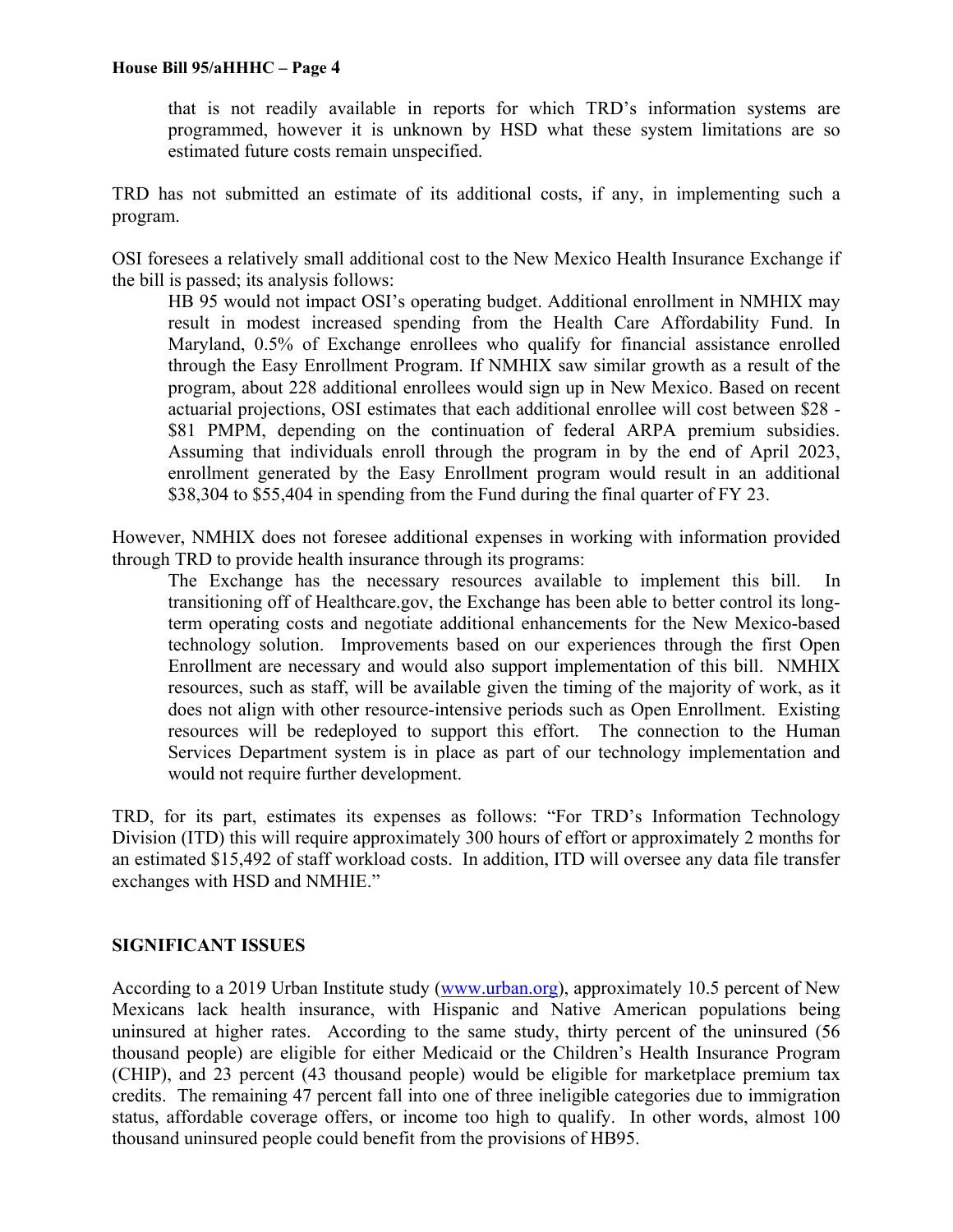## **House Bill 95/aHHHC – Page 5**

In 2020, the state of Maryland was the first to have instituted a program similar to the proposed New Mexico Easy Enrollment System. In its first year of operation, 60,645 Maryland residents signed up for Medicaid or CHIP insurance through their state income tax forms. These new insurance recipients made up four percent of the total Medicaid and CHIP recipients in the state. Applying this percentage to the New Mexico population, one could anticipate more than 33,500 New Mexicans signing up in the first year here, as indicated in the table below. As in Maryland, it is unknown how many of those new signups would have occurred without the existence of the system in Maryland, or how many of the currently uninsured New Mexicans would opt in to one of the forms of health insurance without passage of this bill. See the attachment for a consumer's description and depiction of the Maryland method of signing up for health care coverage.

Colorado and Virginia have also enacted legislation to facilitate enrollment in health insurance enrollment through the tax-filing process, and Pennsylvania may do so as well through administrative procedures.

|              |                         | <b>No. on Medicaid</b> | % on Medicaid | <b>Number</b><br>signed up<br>using Easy<br><b>Enrollment</b> | % of those on<br><b>Medicaid or</b><br>CHIP signing up<br>using Easy<br>Enrollment, 1 <sup>st</sup> |
|--------------|-------------------------|------------------------|---------------|---------------------------------------------------------------|-----------------------------------------------------------------------------------------------------|
| <b>State</b> | <b>State population</b> | or CHIP                | or CHIP       | first year                                                    | vear                                                                                                |
| Marvland     | 6.07 million            | 1,530,305              | 25.2%         | 60.645                                                        | $4.0\%$                                                                                             |
| New Mexico   | 2.1 million             | 847,066                | $40.3\%$      | Est. 33,569                                                   | Est. $4\%$                                                                                          |

https://www.medicaid.gov/medicaid/program-information/medicaid-and-chip-enrollment-data/reporthighlights/index.html

www.marylandhbe.com%2Fwp-content%2Fuploads%2F2021%2F09%2FMEEHP-Work-Group-Presentation-9.23.21.pdf&clen=898674&chunk=true

NMHIX notes its own efforts to reduce the number of uninsured New Mexicans and the benefits of adopting this easy enrollment procedure:

The New Mexico Health Insurance Exchange continues its work to educate and enroll New Mexicans in affordable health insurance coverage that promotes better access to timely, high quality healthcare. House Bill 95 will support greater ability to connect directly to New Mexicans, particularly the uninsured.

House Bill 95 offers an innovative program to continue reducing the uninsured rate in New Mexico. The reduction of the uninsured rate should provide more certainty and a healthier risk mix to the overall Exchange population, promoting premium stability. The down-stream reduction to uncompensated care should support the health system at-large.

# **OTHER SIGNIFICANT ISSUES**

As noted by TRD, "The confidential information being shared per this bill would be shared only at the express request and consent of the taxpayer. Adding a voluntary designation on the income tax form will make it easier for uninsured taxpayers to initiate the process to learn about and enroll in health insurance. Making the sharing of information dependent on the request and consent of the taxpayer alleviates confidentiality concerns."

# **WHAT WILL BE THE CONSEQUENCES OF NOT ENACTING THIS BILL**

As noted by NMHIX, "The awareness barrier will remain for tens of thousands of uninsured and